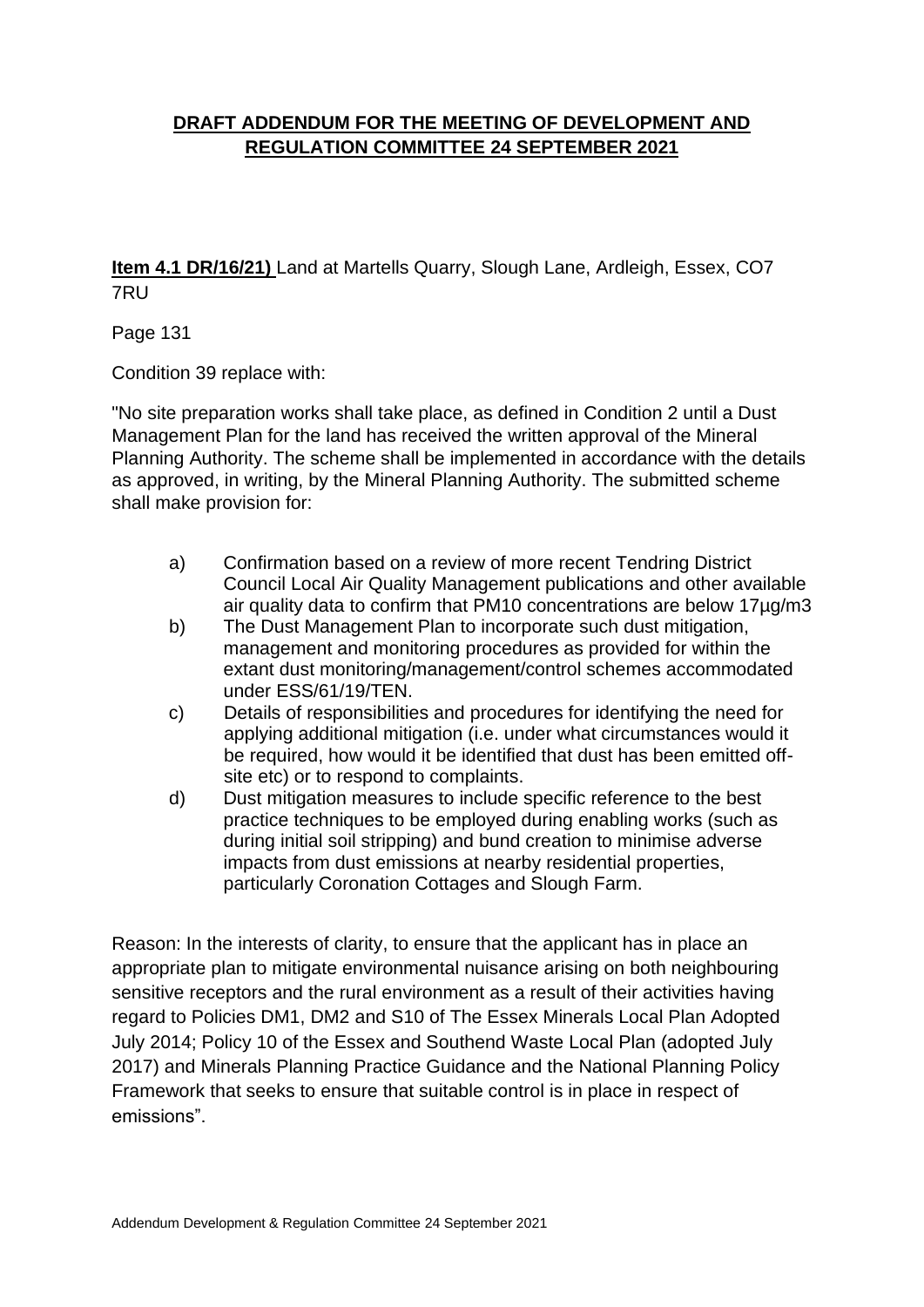**Item 4.1 (DR/17/21/)** Land adjacent to Chelmsford City Racecourse, Great Leighs, Chelmsford, CM3 1QP

# Page 166

# **CONSULTATIONS**

Amend response from ENVIRONNEMT AGENCY  $-2<sup>nd</sup>$  paragraph first sentence should read "Incineration plants with a throughput of **less than** 3 tonnes/hour are regulated by the Local Authority under Schedule 13 …"

# Page 168

# **CONSULTATIONS**

### Add additional response

GREAT NOTLEY PARISH COUNCIL (neighbouring Parish Council): Object –

- The Pyrolysis method of energy production is the burning of waste products in the absence of oxygen and it is noted that the by product of the process is the generation of noxious gases and carbon. In view of the fact that both Braintree District Council and Chelmsford City Council have declared climate emergencies it would be thought that a process that has a by product of carbon should not be encouraged and there is a concern as to potential pollution in the area in the event that there were to be an escape of noxious gases.
- The proposals would also increase traffic in the area
- The site is inappropriate due to its proximity to the racecourse which attracts many people both for racing and events and more particularly next to the densely populated residential area of Great Notley and that the impact of potential pollution and increased traffic would be of considerable detriment to the area.

### Page 168

# REPRESENTATIONS

Delete first paragraph and replace with

3 properties were directly notified of the application. 1 letter of representation has been received from Chelmsford City Racecourse in support of the proposals, the points raised are summarised below. Although not directly consulted letters were also received from Braintree District Council, Black Notley Parish Council and Great Notley Parish Council which have been reported in the consultation section above.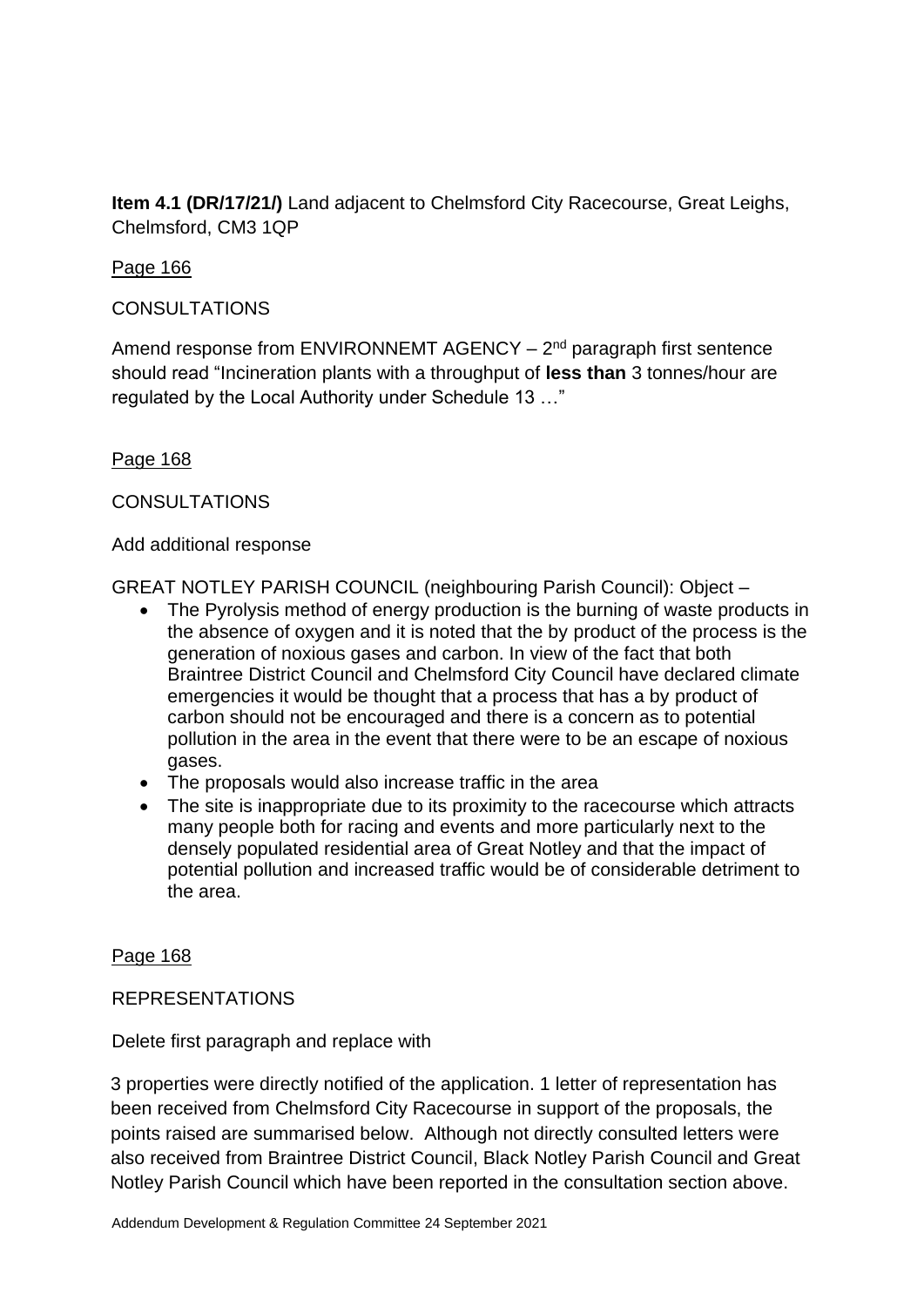# Page 180

## RECOMMENDATION

# Delete Condition 3 and replace with

The development hereby permitted shall be carried out in accordance with the details of the application dated 17 May 2021, together with drawings as set out below:

| <b>Drawing No</b>   | <b>Description</b>                         | <b>Last Revision Date</b> |
|---------------------|--------------------------------------------|---------------------------|
| 300.03              | Proposed Site Layout Plan                  | 06.07.2021                |
| 306.01              | Prop Site Location Plan                    | 14.05.2021                |
| 107.00              | <b>Ext Site Block Plan</b>                 | 03.02.2021                |
| 301.04              | Prop Ground Floor Plan                     | 09.02.2021                |
| 302.03              | Prop First Floor Plan                      | 03.02.2021                |
| 303.04              | <b>Prop Elevations</b>                     | 09.02.2021                |
| 304.01              | <b>Prop Section</b>                        | 03.02.2021                |
| 305.02              | Prop Site Roof Plan                        | 03.02.2021                |
| 2114-E06-001        | <b>Exterior Small Power &amp; Lighting</b> | 25.01.2021                |
| Rev 00              | Layout                                     |                           |
| 307.00              | Prop Site layout labels                    | 15.09.2021                |
| SK01.00             | Material Specification (ELE's)             | 20.07.2021                |
| 406.06              | Site Plan - Fencing details                | 17.12.2020                |
| <b>SK3006 Rev 2</b> | <b>General Arrangement of Double</b>       |                           |
|                     | <b>Membrane Gas Holder</b>                 |                           |
| Rev 1               | Flare - Skid & Concrete Base -             | 30.07.2021                |
|                     | <b>GA Drawing</b>                          |                           |
|                     | Siemens Energy - Container -               | 09.06.2021                |
|                     | Part No. 2005016990 - Sheets 1             |                           |
|                     | & 2                                        |                           |
| CHEL-ICS-01-        | Drainage Design                            | 16.07.2021                |
| XX-DR-C-            |                                            |                           |
| 0200-T02            |                                            |                           |
| CHEL-ICS-01-        | <b>Construction Details Sheet 1 of 2</b>   | 30.06.2021                |
| XX-DR-C-            |                                            |                           |
| 0400-T02            |                                            |                           |
| CHEL-ICS-01-        | <b>Construction Details Sheet 2 of 2</b>   | 30.06.2021                |
| XX-DR-C-            |                                            |                           |
| 0401-T02            |                                            |                           |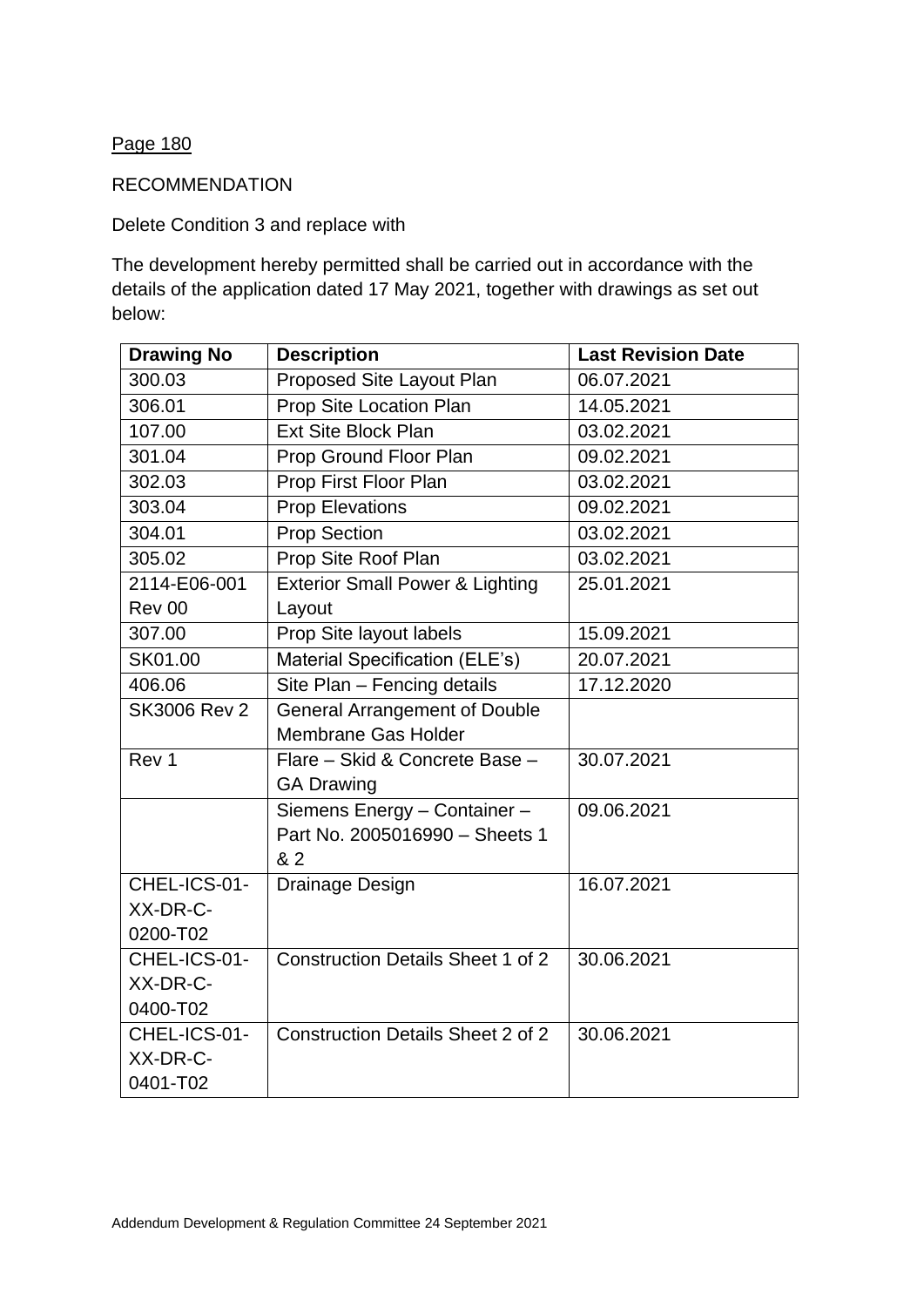and in accordance with any non-material amendment(s) as may be subsequently approved in writing by the Waste Planning Authority, except as varied by the following conditions:

# Page 215

## RECOMMENDATION

Additional condition 68

With the exception of the site access road, the land, building and offices subject of this permission shall only be used for or in association with the operation of the Pyrolysis Plant a sui generis use as per the Town and Country Planning (Use Classes) Order 1987 (as amended). Notwithstanding the provisions of the Town and Country Planning (General Permitted Development) Order 2015 (as amended) or any order revoking and re-enacting that Order with or without modification the land, buildings and offices shall be used for no other purpose.

*Reason: For the avoidance of doubt as to the use of the site and building, to ensure the development does not give rise to environmental and local amenity impacts that have not been previously assessed, to ensure that the development is carried out with the minimum harm to the local environment and in accordance with WLP policies 5, 10, 11 and 12 and CLP policies S4, S8, S11, DM8, DM17, DM18, DM19, DM23, DM25, DM27, DM29 and DM30.*

**Item 4.2 (DR/18/21/) Bradwell Quarry, Church Road, Bradwell, CM77 8EP, and land south of Cuthedge Lane.**

Page 189

Heading – Location: should read

Bradwell Quarry, Church Road, Bradwell, CM77 8EP, and land south of Cuthedge Lane

Page 204

RECOMMENDATION

Condition 22

Delete third paragraph as quoted below. This requirement is addressed in planning permission ESS/03/18/BTE for Site A5.

*In addition the frequency of monitoring shall be increased in the following circumstances:*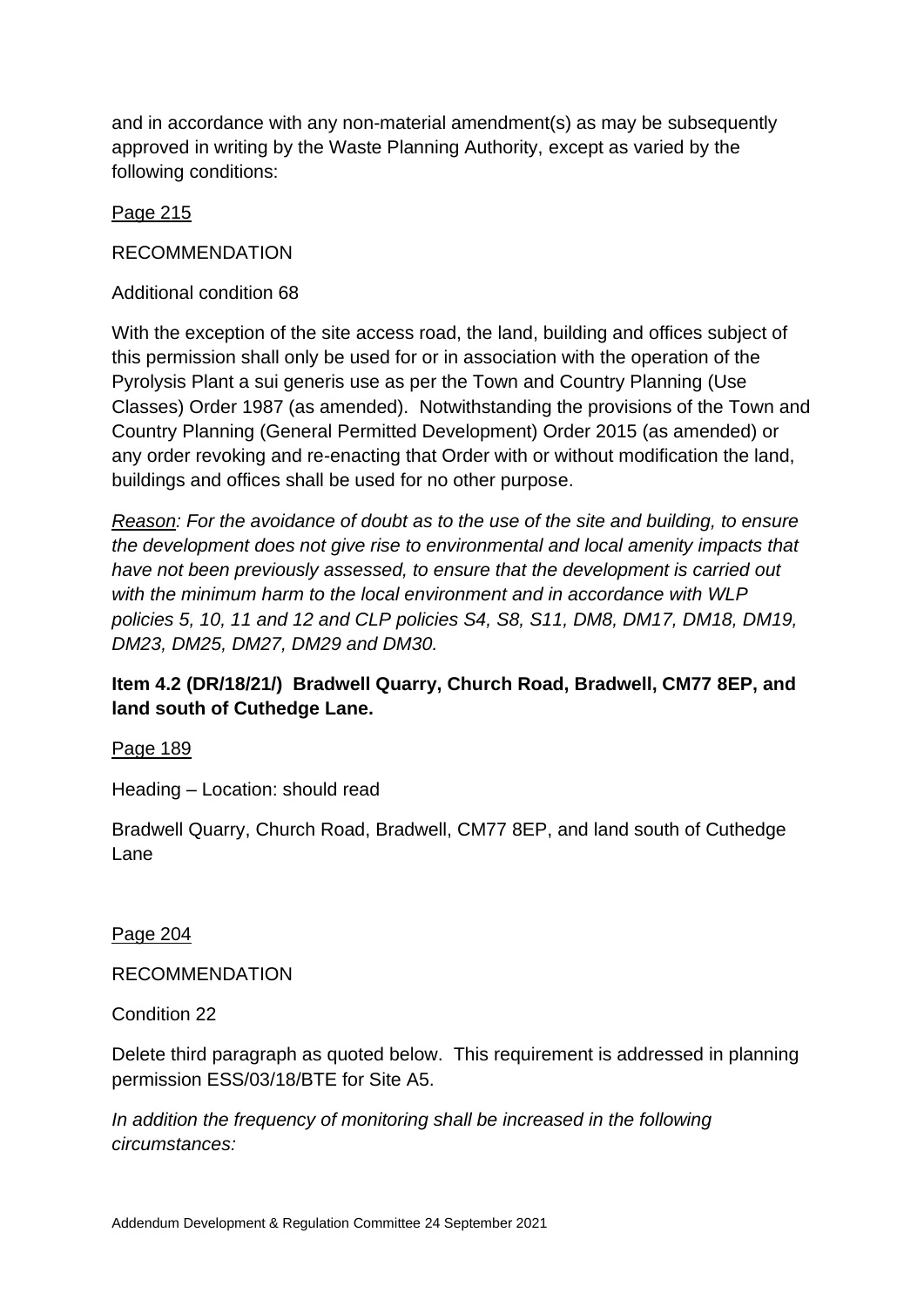- *a) during periods of operations within Site A5 that are within 475 to 590m (Amber Zone on drawing 1 dated 11 July 2018 Ref.B3910) from Sheepcotes Farm noise levels shall be monitored on a monthly basis and the results submitted to the Mineral Planning Authority within 2 weeks of the date of monitoring.*
- *b) during periods of operations within Site A5 that are less than 475m (Red and Black zone on drawing 1 dated 11 July 2018 Ref B3910) from Sheepcotes Farm noise levels shall initially be monitored on a fortnightly basis and the results submitted to the Mineral Planning Authority within 1 week of the date of monitoring*
- *c) during periods of the construction and removal of New Field Stockpile (the area of which is defined on drawing 20/01/07 Rev B) noise levels shall be monitored at two monthly intervals and the results submitted to the Mineral Planning Authority within 2 weeks of the date of monitoring.*

# Page 209

# RECOMMNEDATION

Delete condition 41 and replace with

No movement of soils or soil making materials shall take place except when the full depth of soil to be stripped or otherwise transported is in a 'suitably dry soil moisture condition". No movement of soils shall take place between November and March unless a field assessment has been undertaken and it has been agreed with the MPA that the soils are in a "suitably dry soil moisture condition"

"Suitably dry soil moisture condition" is determined by a field assessment of the soil's wetness in relation to its lower plastic limit. The field assessment should be made by attempting to roll a ball of soil into a thread on the surface of a clean plain glazed tile (or plate glass square) using light pressure from the flat of the hand. If the soil crumbles before a long thread of 3mm diameter can be formed, the soil is dry enough to move. The assessment should be carried out on representative samples of each major soil type.

### Page 208 & 215

### RECOMMENDATION

Delete Condition 36 and condition 67 and replace with revised merge wording for condition 36.

Within 3 months of date of commencement of the development herby permitted as defined by condition 1 a Landscape and Ecological Management Plan (LEMP) for the Site shall be submitted to for approval in writing of the Mineral Planning Authority. The LEMP shall include: